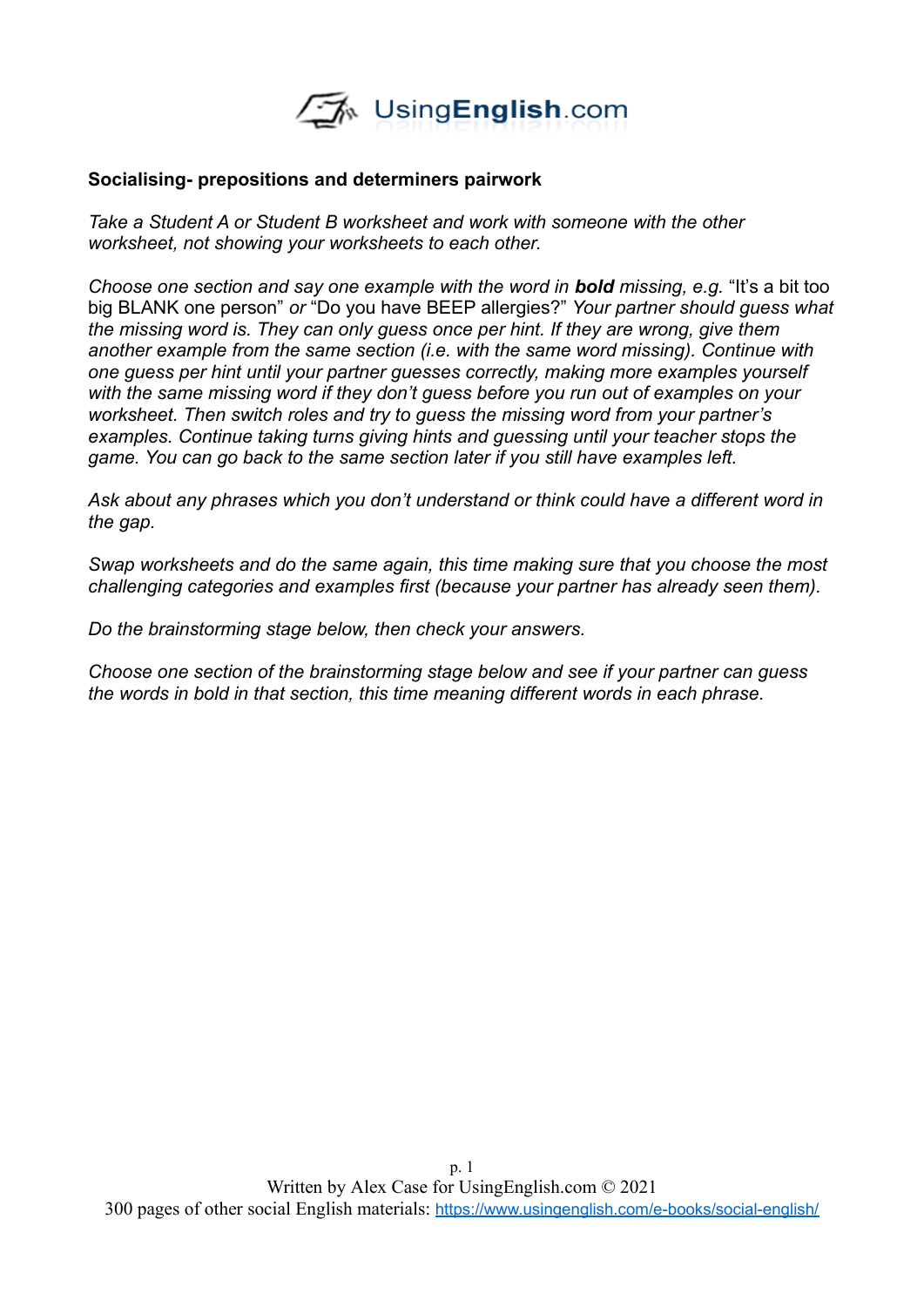

# **Student A**

- **A**
- That's **a** great idea. I'll (definitely) do that.
- That seems like a good idea. I'll give it **a** go.
- (That's **a** real shame) that sounds like just my kind of thing, but...
- That **a** pity.
- That's **a** shame. How about if we made it…?
- Shall we get **a** starter?
- (I should warn you that) it's (**a** bit) slimy/ spicy/ smelly/ weird/ an acquired taste.
- It has **a** (slight/ strong) smell (of...)
- It's (usually) **a** side dish.

# **About**

- How **about** bowling?
- Have you thought **about** taking the bullet train?
- It might be worth thinking **about** buying some snacks as souvenirs.
- You can forget **about** getting a taxi late at night.
- Hmm. That might be worth thinking **about**.
- How do you feel **about** spicy food?

## **An**

- That's **an** excellent suggestion. I'll do exactly what you said.
- Never mind. **An**other time, perhaps.
- That's very kind, but I couldn't eat **an**other thing.

## **Back**

- When are you flying **back**?
- I'll (definitely) come **back** here again.
- Are you okay getting **back** to your hotel?

# **For**

- Are you finished **for** today?
- Do you have any plans **for** this evening?
- Shall I order **for** all of us?
- Are you ready **for** dessert?
- **It's big enough for two people.**
- **It's (not) suitable for vegans.**
- **It's (a bit) too big for one person.**
- **Thanks for** your recommendation, but...
- You must email me the recipe **for** this (so I can try and cook it at home).
- **I** hope it isn't too spicy for you.

# **From**

- **It's (originally) from the West of the country.**
- **•** It's imported from Russia.
- What is it made **from**?

p. 2

Written by Alex Case for UsingEnglish.com © 2021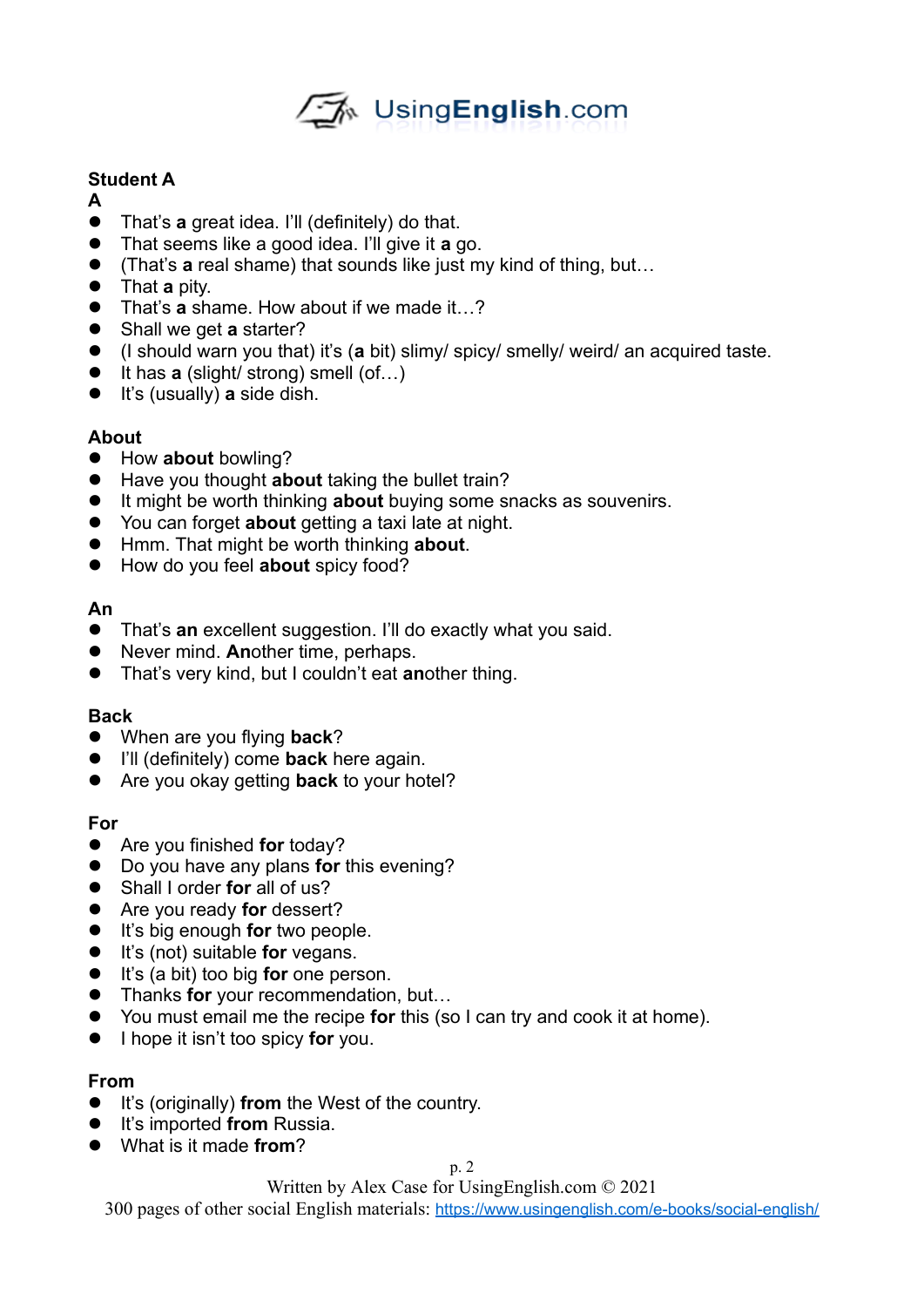# √M UsingEnglish.com

- **It is (about) 500 metres from here.**
- **In**
- Are you interested **in** sumo?
- I'd be **in** no hurry to go to Roppongi.
- (I see what you mean). **In** that case,…
- Would you be interested **in** joining us?
- …I have a meeting **in** Nagoya and won't be back until nine p.m.
- **It's sometimes dipped in sauce.**
- **It's usually wrapped in seaweed.**
- It's especially popular **in** this area.

## **On**

- It's **on** me./ This one is **on** me. (You can pay next time).
- **Is it big enough on its own (or will I need to order another dish)?**
- It takes (about) ten minutes **on** foot.
- **Take the second door on the left.**

#### **The**

- What's **the** best area for nightlife?
- Shall we split **the** bill?
- **The main ingredient is flour.**
- What are **the** (main) ingredients?
- Am I eating this **the** right way?
- How do you pronounce **the** name of this one?
- Do you know where **the** restroom is?
- Thank you very much for your hospitality. I'll do **the** same for you sometime.
- Can you remember **the** way out?

## **This**

- I'd recommend **this** starter.
- **I** think you'd like this side dish.
- You really must try **this** dessert.
- Have you been to **this** restaurant before?

## **To**

- What are you planning **to** do while you are here?
- Is there anywhere good **to** eat around here?
- We would like to invite you **to** a party.
- Would you like **to** come (with us)?
- I'd love **to**. (Where shall we meet?)
- (Oh) I would have loved **to**, but…
- Would you like anything (else) **to** drink?

Written by Alex Case for UsingEnglish.com © 2021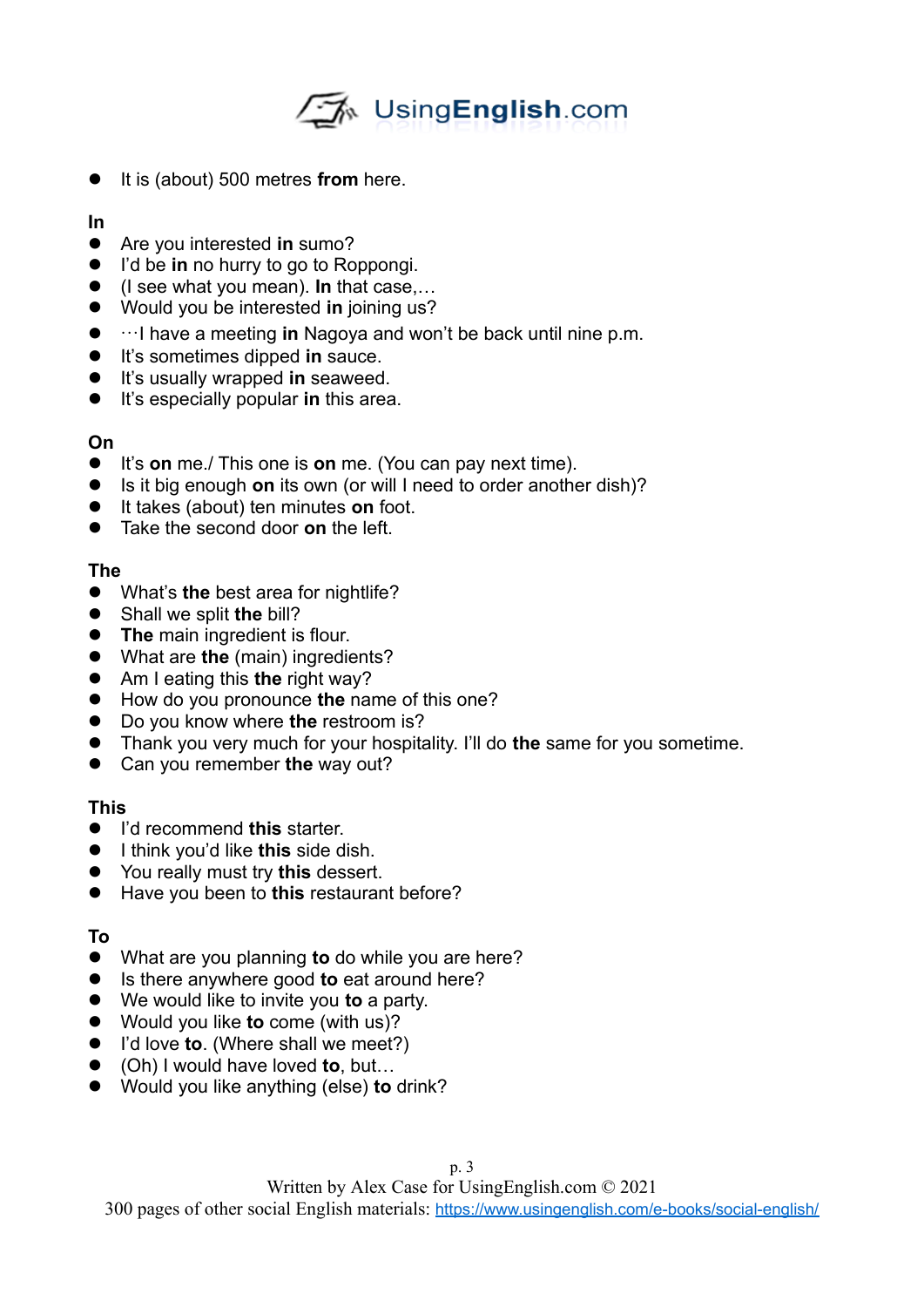

# **Student B**

- **A**
- **It's a** local speciality.
- **It's great when you have a hangover.**
- Can you recommend **a** main dish?
- Is it **a** starter or main course?
- This looks like **a** nice place. Do you come here often?
- Shall we make **a** move?
- Shall I call you **a** taxi?
- Do you need **a** ride to the station?
- If you don't mind, I'd prefer something **a** bit less filling.
- **It's eaten as a snack.**

#### **Any**

- Are there **any** good restaurants near here?
- I'd like to see some sport while I'm here. Do you have **any** recommendations?
- I'm not so sure that's a good idea (because...) Can you suggest **any**thing else?
- Actually, … already. (Do you have **any** other ideas?)
- Do you have **any** allergies?
- **Is there anything you don't like?**

#### **At**

- … I will be flying home **at** just that time.
- Do people (often) cook it **at** home?

#### **Between**

- You can choose **between** fried and steamed.
- What's the difference **between** this one and that one?
- Can we split this **between** us?

**In**

- It's cooked on the table **in** front of you.
- **It's rich in protein.**
- Dig **in**!
- Is this available **in** your country (too), do you know?
- Does this have pork in it?
- What's **in** it?
- Can I buy this **in** a supermarket?
- You are too kind! You must let me take you out **in** return.

#### **Like**

- Do you feel **like** joining us?
- What does it taste **like**?
- I'm afraid it doesn't really sound **like** my kind of thing.

Written by Alex Case for UsingEnglish.com © 2021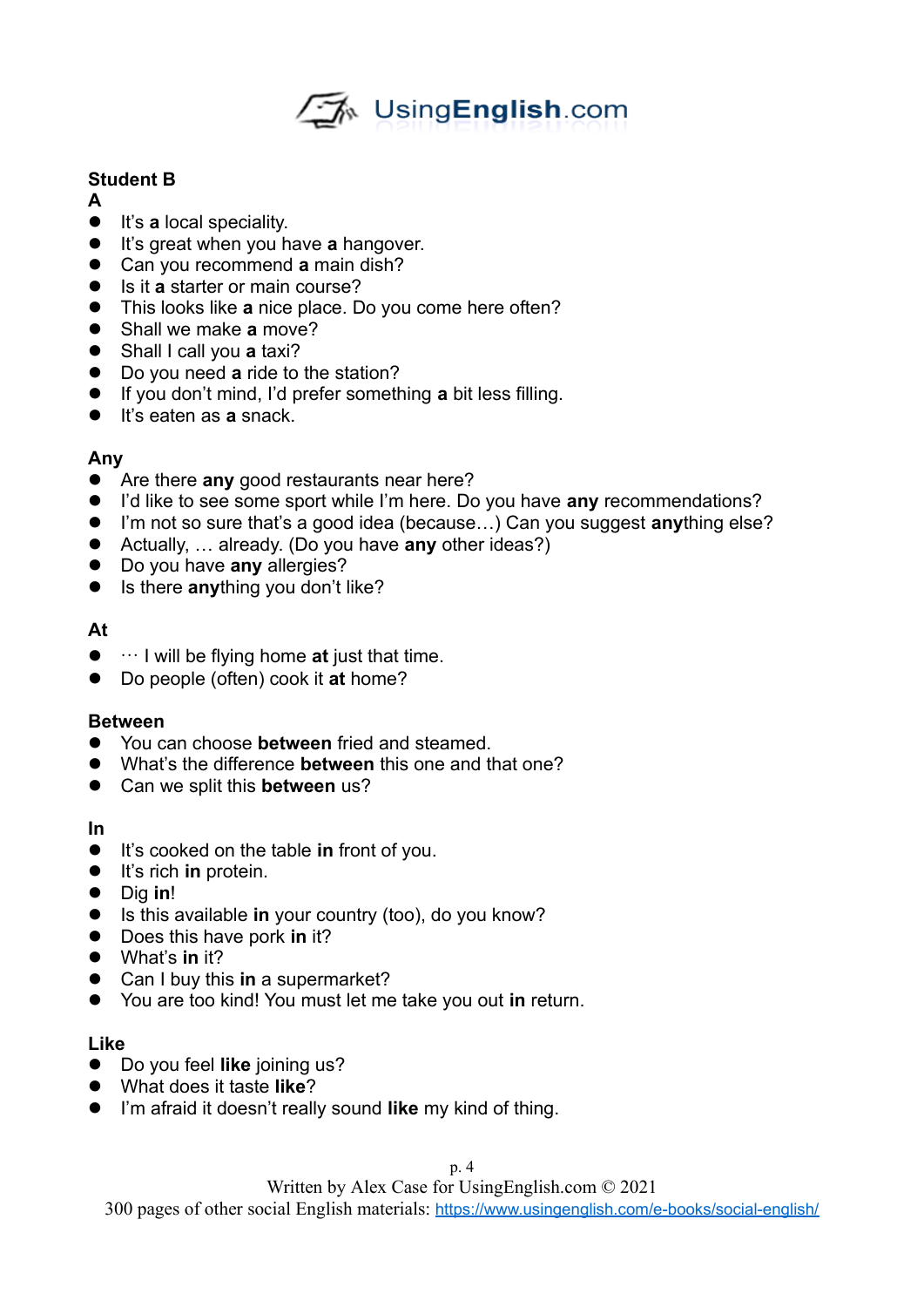

#### **My**

- **My** advice would be…
- **My** (personal) recommendation is...
- That's not a bad idea. I'll try **my** best to do that.
- (Sure). That sounds like just **my** kind of thing (See you there!)
- (No, no, I insist). You are **my** guest today.
- **I** think this one is **my** favourite.
- I'll recommend this place to **my** colleagues.

# **Of**

- What kind **of** food do you like?
- Have you ever heard **of** wasabi?
- What sort **of** food do you like?
- (It all looks so nice.) I'll let you order for both **of** us.
- This reminds me (a little) **of** German food.
- How do you spell the name **of** this one? (I'd like to Google it later).

# **To**

- Are you allergic **to** anything?
- It's (not very) easy **to** eat.
- It's (very/ fairly) similar **to** fish and chips, but...
- **I** think I'd like **to** try this one.
- I might stick **to** soft drinks, actually.
- Do you know how **to** make this one?
- Would you like me to take you **to** the airport?
- Would you like to come along (**to** our party)?

## **Up**

- That's fine, you can just come along later. Just phone me when you get to the station and I'll come and pick you **up**.
- Is it okay to pick this **up** (with my fingers)?

## **With**

- Why don't you come (**with** us)?
- It goes well with this sauce/ with….
- It's often filled **with** meat.
- **It's (usually) eaten with chopsticks.**
- Feel free to eat **with** your fingers.

## **Your**

- Is this your first time here/ in Tokyo/ here in Tokyo?
- Okay. I understand. If you change **your** mind…
- **•** Please help yourself.
- How's **your** meal?

Written by Alex Case for UsingEnglish.com © 2021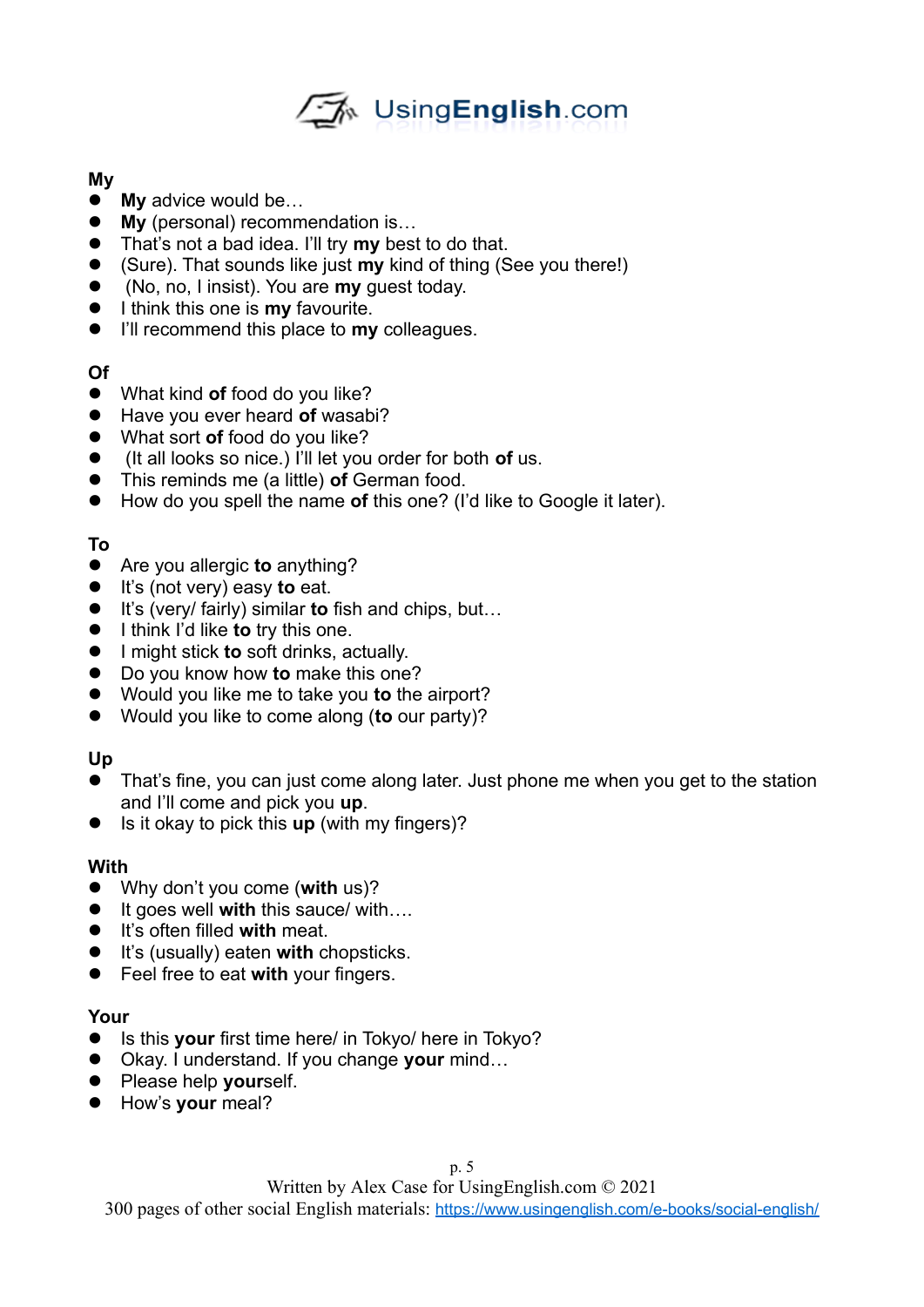

**Brainstorming stage**

*Without looking above, write as many suitable phrases as you can in each gap below.*  **Recommendations and invitations 4A. Small talk questions from the host leading to recommendations and invitations**

**4B. Small talk questions from the guest leading to recommendations and invitations**

**Asking for and making recommendations 4C. Asking for recommendations**

**4D. Giving recommendations 4Di. Strong recommendations**

**4Dii. Weaker recommendations**

**4Diii. Negative recommendations** 

**4Div. Further recommendations (after the response to the first recommendation)**

**4E. Responses to recommendations 4Ei. Strong positive responses to recommendations**

**4Eii. Weaker positive responses to recommendations**

**4Eiii. Negative responses**

**4Fii. Inviting**

**4G. Positive responses to invitations**

**4H. Negative responses to invitations 4Hi. Positive comments on the invitation**